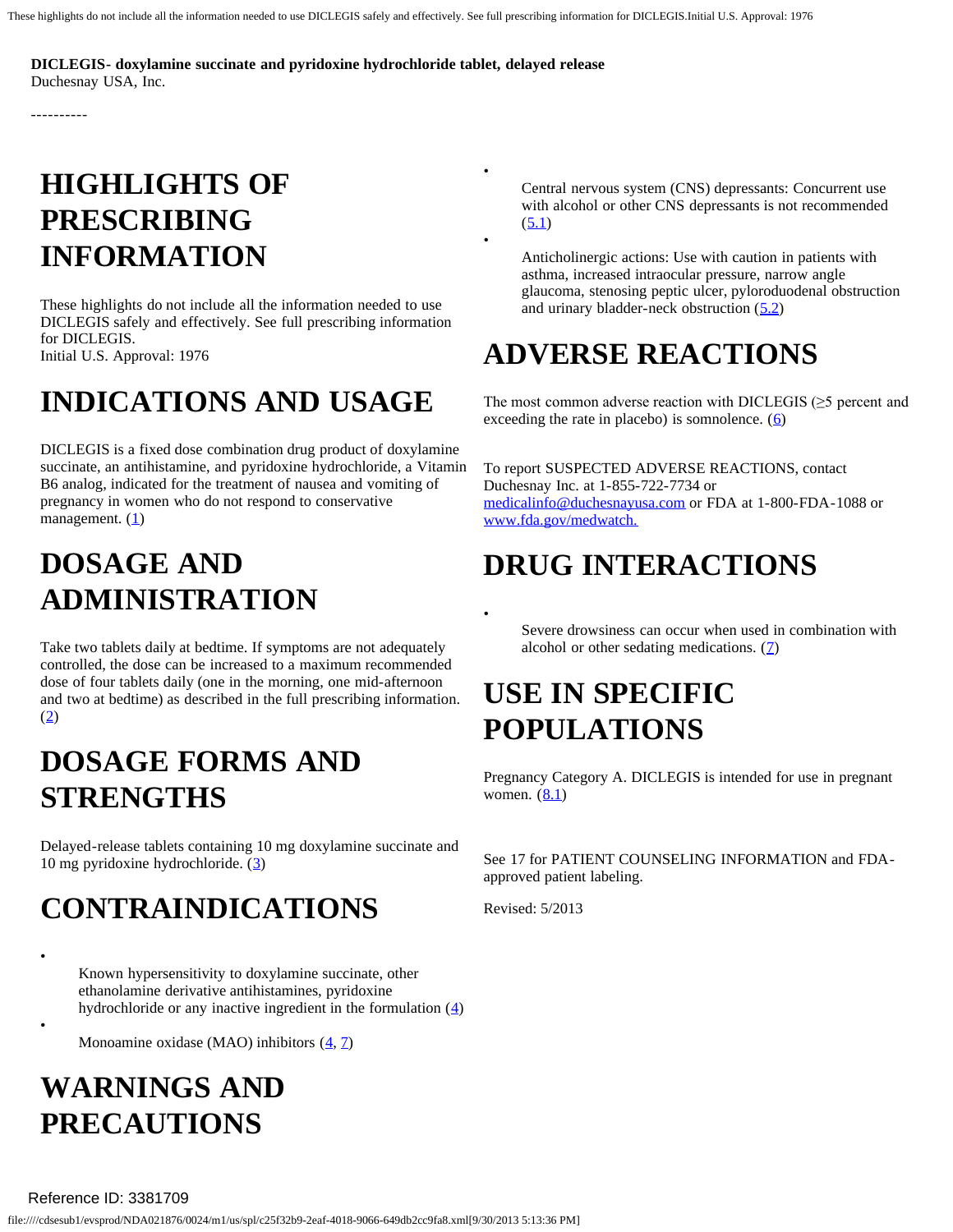Activities requiring mental alertness: Avoid engaging in activities requiring complete mental alertness, such as driving or operating heavy machinery, while using DICLEGIS until cleared to do so by a healthcare provider  $(5.1)$  $(5.1)$  $(5.1)$ 

# <span id="page-1-0"></span>**FULL PRESCRIBING INFORMATION: CONTENTS[\\*](#page-2-2)  [1 INDICATIONS AND USAGE](#page-2-0)**

## **[2 DOSAGE AND](#page-2-3)  [ADMINISTRATION](#page-2-3)**

**[2.1 Dosage Information](#page-2-4)** 

•

## **[3 DOSAGE FORMS AND](#page-2-5)  [STRENGTHS](#page-2-5)**

### **[4 CONTRAINDICATIONS](#page-2-1)**

## **[5 WARNINGS AND](#page-3-2)  [PRECAUTIONS](#page-3-2)**

**[5.1 Activities Requiring Mental Alertness](#page-3-0)** 

**[5.2 Concomitant Medical Conditions](#page-3-1)** 

## **[6 ADVERSE REACTIONS](#page-3-3)**

**[6.1 Clinical Trial Experience](#page-3-4)** 

**[6.2 Postmarketing Experience](#page-3-5)** 

# **[7 DRUG INTERACTIONS](#page-4-0)**

**[7.1 Drug Interactions](#page-4-2)** 

**[7.2 Drug-Food Interactions](#page-4-3)** 

**[8 USE IN SPECIFIC](#page-4-4)  [POPULATIONS](#page-4-4)** 

**[8.4 Pediatric Use](#page-5-0)** 

# **[10 OVERDOSAGE](#page-5-1)**

**[10.1 Signs and Symptoms of Overdose](#page-5-2)** 

**[10.2 Management of Overdose](#page-5-3)** 

# **[11 DESCRIPTION](#page-6-0)**

# **[12 CLINICAL](#page-6-1)  [PHARMACOLOGY](#page-6-1)**

**[12.1 Mechanism of Action](#page-6-2)** 

**[12.3 Pharmacokinetics](#page-7-0)** 

# **[13 NONCLINICAL](#page-9-0)  [TOXICOLOGY](#page-9-0)**

**[13.1 Carcinogenesis, Mutagenesis,](#page-9-1)  [Impairment of Fertility](#page-9-1)** 

# **[14 CLINICAL STUDIES](#page-9-2)**

**[16 HOW](#page-10-0)  [SUPPLIED/STORAGE AND](#page-10-0)  [HANDLING](#page-10-0)** 

**[16.1 How supplied](#page-10-1)** 

**[16.2 Storage and Handling](#page-10-2)** 

# **[17 PATIENT COUNSELING](#page-10-3)  [INFORMATION](#page-10-3)**

**[17.1 Somnolence and Severe Drowsiness](#page-10-4)** 

### Reference ID: 3381709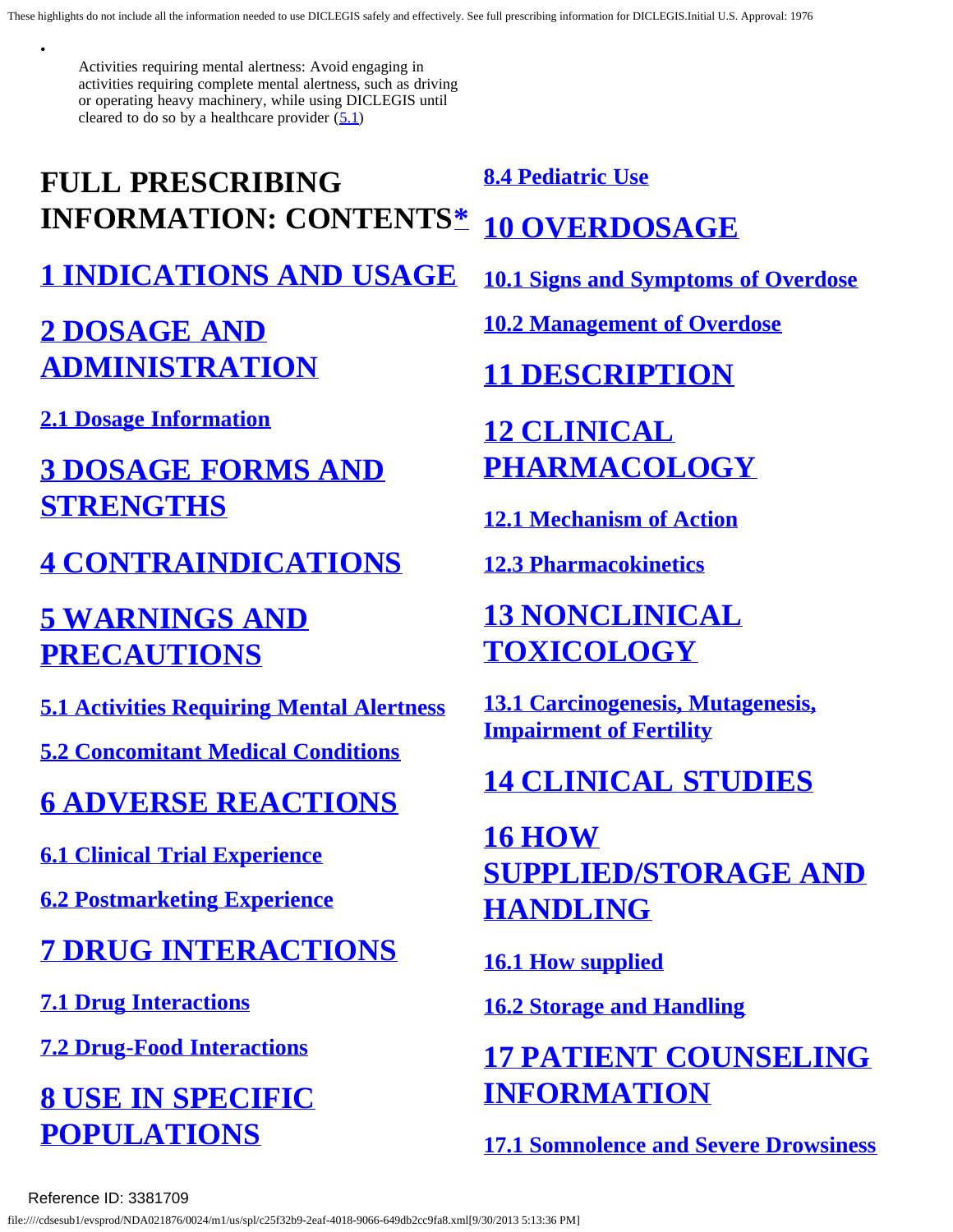### <span id="page-2-2"></span>**[8.1 Pregnancy](#page-4-1)** [\\*](#page-1-0)

information are not listed. **[8.3 Nursing Mothers](#page-5-4)** 

Sections or subsections omitted from the full prescribing

### **FULL PRESCRIBING INFORMATION**

### <span id="page-2-0"></span>**1 INDICATIONS AND USAGE**

DICLEGIS is indicated for the treatment of nausea and vomiting of pregnancy in women who do not respond to conservative management.

Limitations of Use

<span id="page-2-3"></span>DICLEGIS has not been studied in women with hyperemesis gravidarum.

### **2 DOSAGE AND ADMINISTRATION**

### <span id="page-2-4"></span>**2.1 Dosage Information**

Initially, take two DICLEGIS delayed-release tablets orally at bedtime (Day 1). If this dose adequately controls symptoms the next day, continue taking two tablets daily at bedtime. However, if symptoms persist into the afternoon of Day 2, take the usual dose of two tablets at bedtime that night then take three tablets starting on Day 3 (one tablet in the morning and two tablets at bedtime). If these three tablets adequately control symptoms on Day 4, continue taking three tablets daily. Otherwise take four tablets starting on Day 4 (one tablet in the morning, one tablet mid-afternoon and two tablets at bedtime).

The maximum recommended dose is four tablets (one in the morning, one in the mid-afternoon and two at bedtime) daily.

Take on an empty stomach with a glass of water [[see Clinical Pharmacology \(12.3\)\]](http://pragmaticdata.com/spl/form/#ID_f65ab105-2b52-468e-bf9d-fa39566a85be). Swallow tablets whole. Do not crush, chew, or split DICLEGIS tablets.

<span id="page-2-5"></span>Take as a daily prescription and not on an as needed basis. Reassess the woman for continued need for DICLEGIS as her pregnancy progresses.

### **3 DOSAGE FORMS AND STRENGTHS**

DICLEGIS delayed-release tablets are white, round, film coated tablets containing 10 mg doxylamine succinate and 10 mg pyridoxine hydrochloride. The tablets are imprinted with the pink image of a pregnant woman on one side.

### <span id="page-2-1"></span>**4 CONTRAINDICATIONS**

DICLEGIS is contraindicated in women with any of the following conditions:

Known hypersensitivity to doxylamine succinate, other ethanolamine derivative antihistamines, pyridoxine hydrochloride or any inactive

### Reference ID: 3381709

•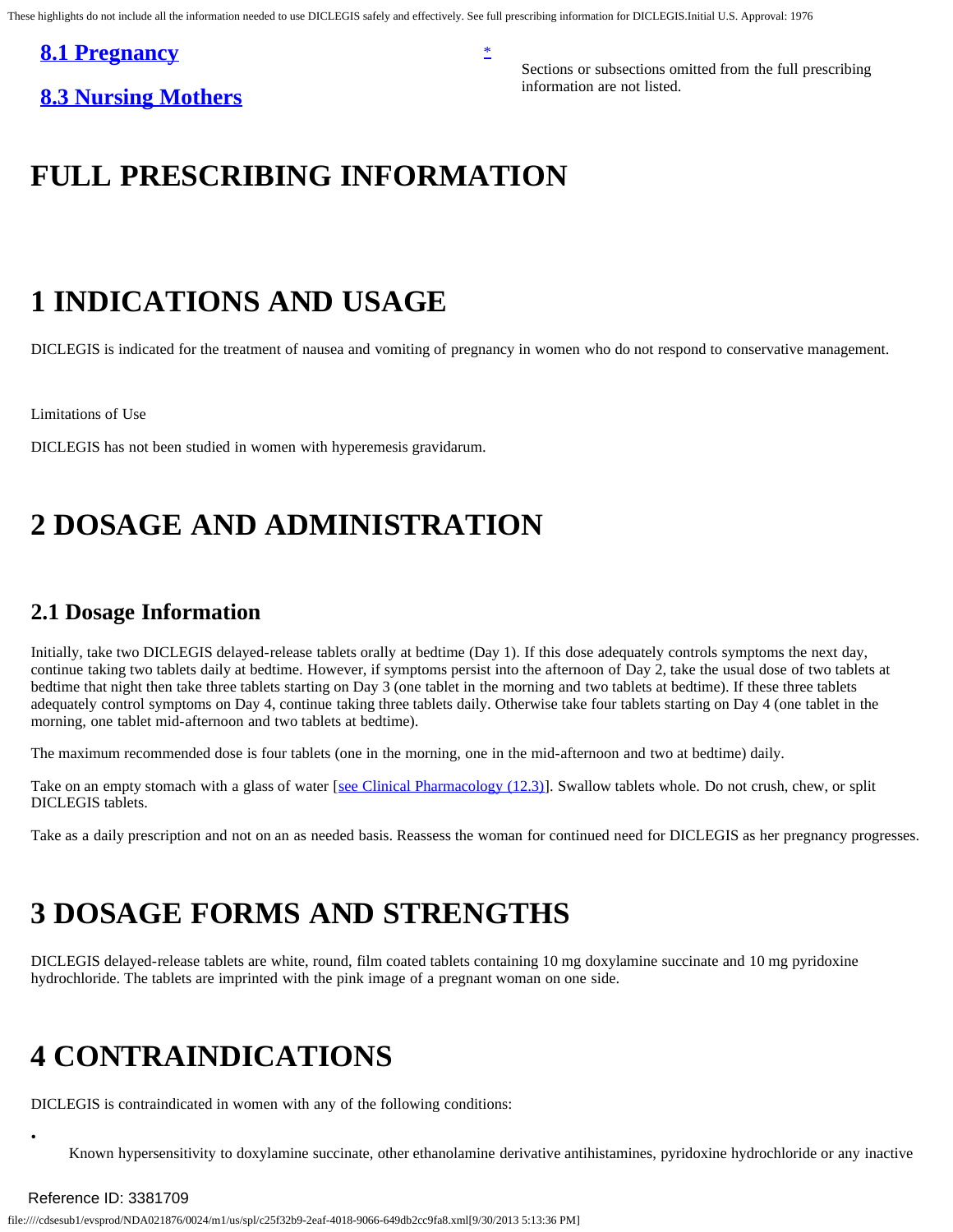ingredient in the formulation

•

•

•

Monoamine oxidase (MAO) inhibitors intensify and prolong the adverse central nervous system effects of DICLEGIS [see Drug [Interactions \(7.1\)](#page-4-2)].

### <span id="page-3-2"></span>**5 WARNINGS AND PRECAUTIONS**

### <span id="page-3-0"></span>**5.1 Activities Requiring Mental Alertness**

DICLEGIS may cause somnolence due to the anticholinergic properties of doxylamine succinate, an antihistamine. Women should avoid engaging in activities requiring complete mental alertness, such as driving or operating heavy machinery, while using DICLEGIS until cleared to do so by their healthcare provider.

DICLEGIS use is not recommended if a woman is concurrently using central nervous system (CNS) depressants including alcohol. The combination may result in severe drowsiness leading to falls or accidents [[see Drug Interactions \(7.1\)\]](http://pragmaticdata.com/spl/form/#ID_03c00ccb-6f2f-4a62-849e-0530fb496a0e).

### <span id="page-3-1"></span>**5.2 Concomitant Medical Conditions**

DICLEGIS has anticholinergic properties and, therefore, should be used with caution in women with: asthma, increased intraocular pressure, narrow angle glaucoma, stenosing peptic ulcer, pyloroduodenal obstruction and urinary bladder-neck obstruction.

### <span id="page-3-3"></span>**6 ADVERSE REACTIONS**

The following adverse reactions are discussed elsewhere in the labeling:

Somnolence [\[see Warnings and Precautions \(5.1\)](#page-3-0)]

Falls or other accidents resulting from the effect of the combined use of DICLEGIS with CNS depressants including alcohol [see [Warnings and Precautions \(5.1\)\]](#page-3-0)

### <span id="page-3-4"></span>**6.1 Clinical Trial Experience**

Because clinical trials are conducted under widely varying conditions, adverse reaction rates observed in the clinical trials of a drug cannot be directly compared to rates in the clinical trials of another drug and may not reflect the rates observed in clinical practice.

The safety and efficacy of DICLEGIS were compared to placebo in a double-blind, randomized, multi-center trial in 261 women with nausea and vomiting of pregnancy. The mean gestational age at enrollment was 9.3 weeks, range 7 to 14 weeks gestation [[see Clinical Studies \(14\)\]](http://pragmaticdata.com/spl/form/#ID_d840b353-1a31-413e-8213-bd999d6e6624). Adverse reactions for DICLEGIS that occurred at an incidence  $\geq$ 5 percent and exceeded the incidence for placebo are summarized in Table 1.

Table 1: Number (Percent) of Subjects with ≥ 5 Percent Adverse Reactions in a 15 Day Placebo-Controlled Study of DICLEGIS (Only Those Adverse Reactions Occurring at an Incidence  $\geq$  5 Percent and at a Higher Incidence with DIGLEGIS than Placebo are Shown)

|            | Diclegis                | Placebo                   |
|------------|-------------------------|---------------------------|
|            | $(N = 133)$ $(n = 128)$ |                           |
| Somnolence |                         | $19(14.3\%)$ $15(11.7\%)$ |

<span id="page-3-5"></span>Reference ID: 3381709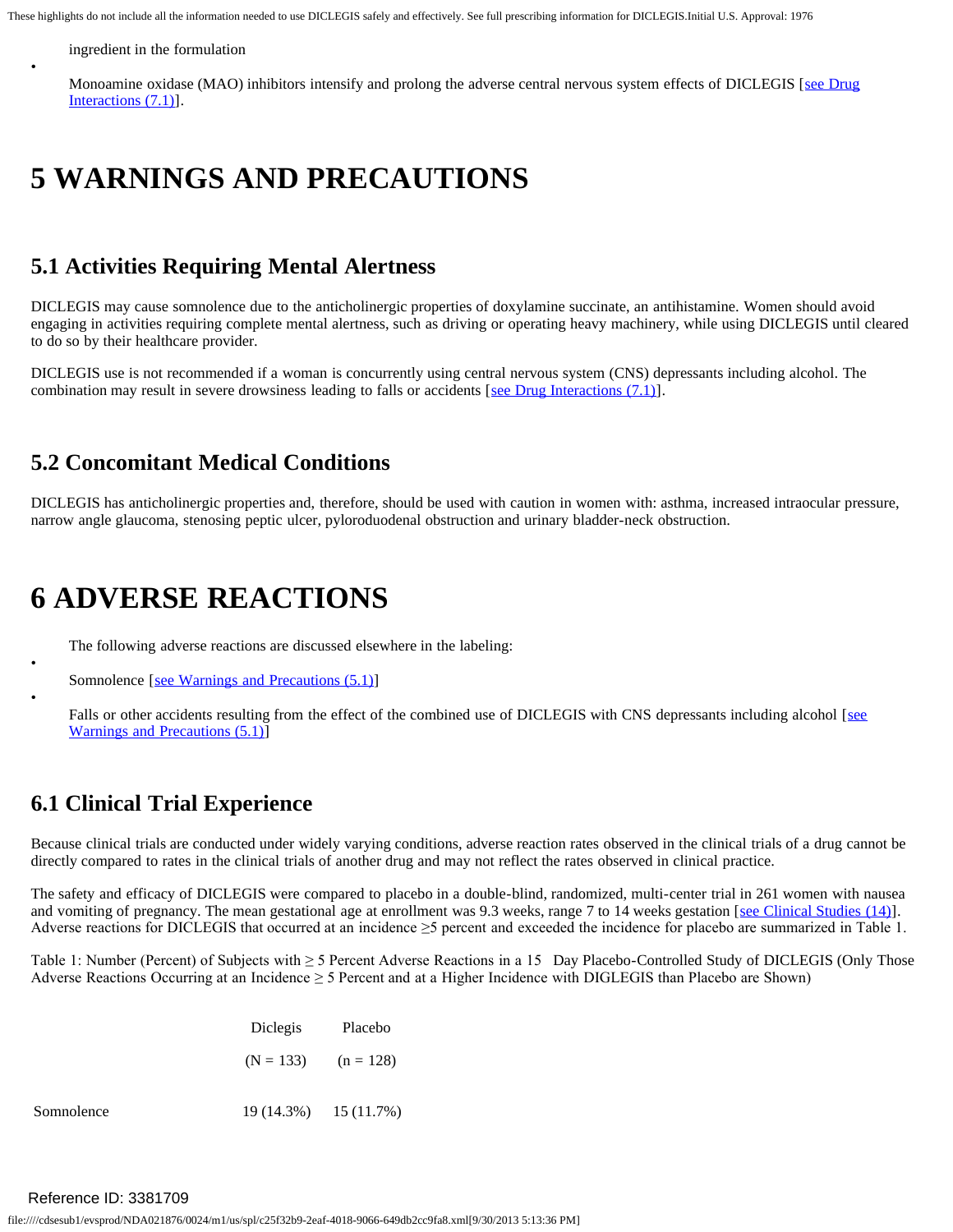### **6.2 Postmarketing Experience**

The following adverse events, listed alphabetically, have been identified during post-approval use of the combination of 10 mg doxylamine succinate and 10 mg pyridoxine hydrochloride. Because these reactions are reported voluntarily from a population of uncertain size, it is not always possible to reliably estimate their frequency or establish a causal relationship to drug exposure.

Cardiac disorders: dyspnea, palpitation, tachycardia

Ear and labyrinth disorders: vertigo

Eye disorders: vision blurred, visual disturbances

Gastrointestinal disorders: abdominal distension, abdominal pain, constipation, diarrhea

General disorders and administration site conditions: chest discomfort, fatigue, irritability, malaise

Immune system disorders: hypersensitivity

Nervous system disorders: dizziness, headache, migraines, paresthesia, psychomotor hyperactivity

Psychiatric disorders: anxiety, disorientation, insomnia, nightmares

Renal and urinary disorders: dysuria, urinary retention

<span id="page-4-0"></span>Skin and subcutaneous tissue disorders: hyperhidrosis, pruritus, rash, rash maculo-papular

### **7 DRUG INTERACTIONS**

### <span id="page-4-2"></span>**7.1 Drug Interactions**

Use of DICLEGIS is contraindicated in women who are taking monoamine oxidase inhibitors (MAOIs), which prolong and intensify the anticholinergic (drying) effects of antihistamines. Concurrent use of alcohol and other CNS depressants (such as hypnotic sedatives and tranquilizers) with DICLEGIS is not recommended.

### <span id="page-4-3"></span>**7.2 Drug-Food Interactions**

A food-effect study demonstrated that the delay in the onset of action of DICLEGIS may be further delayed, and a reduction in absorption may occur when tablets are taken with food [\[see Dosage and Administration \(2\),](http://pragmaticdata.com/spl/form/#ID_847a3874-d498-4317-a362-4fcb5bf1fbdc) [Clinical Pharmacology \(12.3\)\]](http://pragmaticdata.com/spl/form/#ID_f65ab105-2b52-468e-bf9d-fa39566a85be). Therefore, DICLEGIS should be taken on an empty stomach with a glass of water [[see Dosage and Administration \(2\)](http://pragmaticdata.com/spl/form/#ID_847a3874-d498-4317-a362-4fcb5bf1fbdc)].

# <span id="page-4-4"></span>**8 USE IN SPECIFIC POPULATIONS**

### <span id="page-4-1"></span>**8.1 Pregnancy**

Pregnancy Category A

DICLEGIS is intended for use in pregnant women.

The combination of doxylamine succinate and pyridoxine hydrochloride has been the subject of many epidemiological studies (cohort, case control and meta -analyses) designed to detect possible teratogenicity. A meta-analysis of 16 cohort and 11 case-control studies published between 1963 and 1991 reported no increased risk for malformations from first trimester exposures to doxylamine succinate and pyridoxine hydrochloride, with or without dicyclomine hydrochloride. A second meta-analysis of 12 cohort and 5 case-control studies published between

### Reference ID: 3381709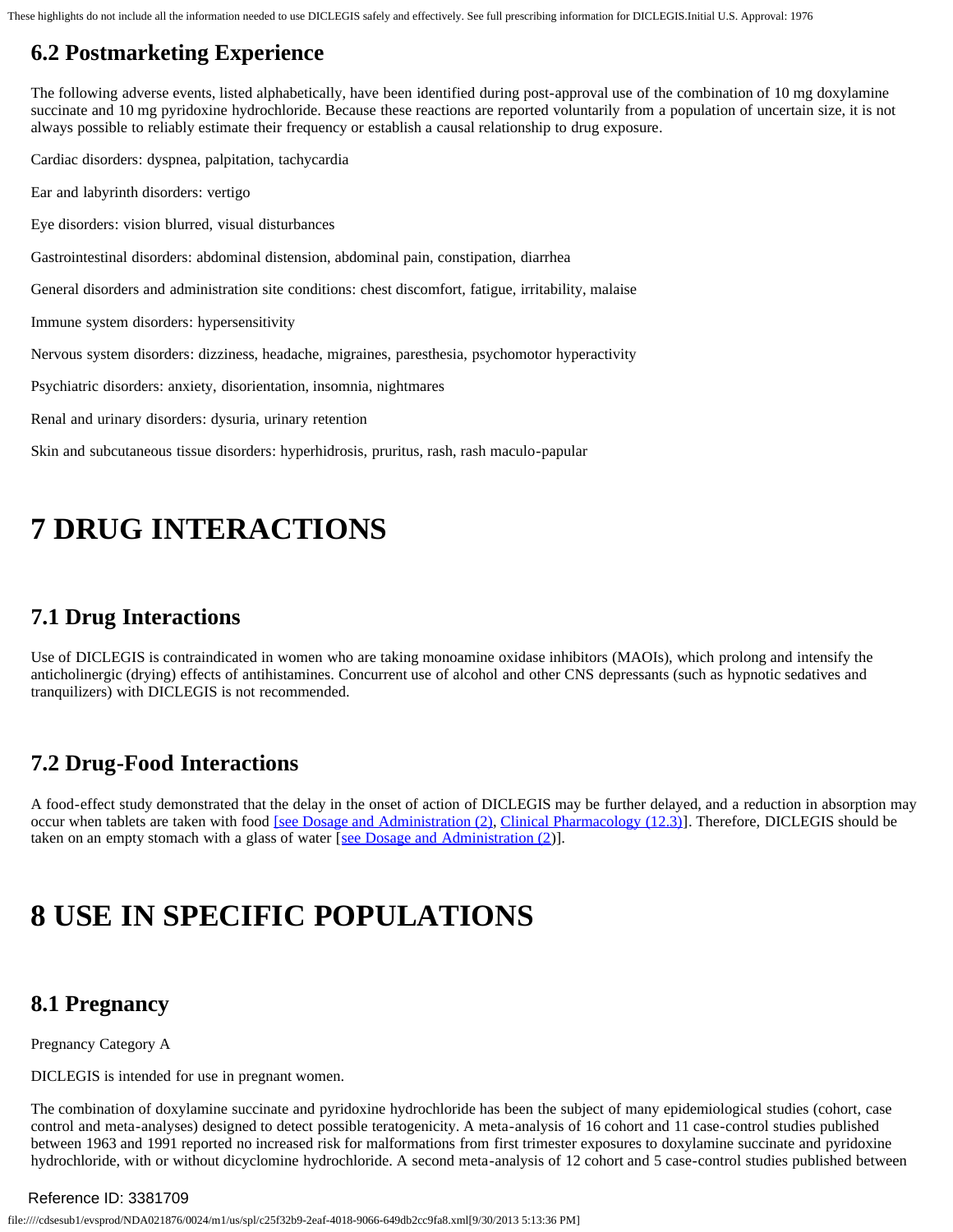1963 and 1985 reported no statistically significant relationships between fetal abnormalities and the first trimester use of the combination doxylamine succinate and pyridoxine hydrochloride with or without dicyclomine hydrochloride.

Animal Data

The effects of doxylamine succinate and pyridoxine hydrochloride on embryofetal development have been studied in rats and monkeys.

Once daily treatment of pregnant rats with doxylamine succinate and pyridoxine hydrochloride during organogenesis (gestational day (GD) 6 15) resulted in increased fetal resorptions, decreased fetal body weight and increased skeletal variations with reduced ossification at doses 60 to 100 times the highest clinical dose based on body surface area.

Pregnant cynomolgus monkeys were treated once daily with doxylamine succinate and pyridoxine hydrochloride during organogenesis (GD 22 50). At birth, there were no observed malformations, and no evidence of embryo, fetal or maternal toxicity at doses up to 3.2 times the highest proposed clinical dose based on body surface area. In a similarly designed study in pregnant cynomolgus and rhesus monkeys and baboons, ventricular septal defects (VSDs) were observed in the preterm (GD 100) fetuses. Doses used in this study were 0.5-20 times higher than the clinical dose based on body surface area, with no relationship between dose and incidence of VSD. There were no VSDs in infant monkeys at term. No VSDs were observed at GD 100 in cynomolgus monkeys administered the combination of doxylamine succinate and pyridoxine hydrochloride for 4-day periods between 22 and 41 days of gestation.

### <span id="page-5-4"></span>**8.3 Nursing Mothers**

Women should not breastfeed while using DICLEGIS.

The molecular weight of doxylamine succinate is low enough that passage into breast milk can be expected. Excitement, irritability and sedation have been reported in nursing infants presumably exposed to doxylamine succinate through breast milk. Infants with apnea or other respiratory syndromes may be particularly vulnerable to the sedative effects of DICLEGIS resulting in worsening of their apnea or respiratory conditions.

Pyridoxine hydrochloride is excreted into breast milk. There have been no reports of adverse events in infants presumably exposed to pyridoxine hydrochloride through breast milk.

### <span id="page-5-0"></span>**8.4 Pediatric Use**

The safety and effectiveness of DICLEGIS in children under 18 years of age have not been established.

 has been reported. A 3 year old child died 18 hours after ingesting 1,000 mg doxylamine succinate. However, there is no correlation between Fatalities have been reported from doxylamine overdose in children. The overdose cases have been characterized by coma, grand mal seizures and cardiorespiratory arrest. Children appear to be at a high risk for cardiorespiratory arrest. A toxic dose for children of more than 1.8 mg/kg the amount of doxylamine ingested, the doxylamine plasma level and clinical symptomatology.

### <span id="page-5-1"></span>**10 OVERDOSAGE**

### <span id="page-5-2"></span>**10.1 Signs and Symptoms of Overdose**

DICLEGIS is a delayed-release formulation, therefore, signs and symptoms of intoxication may not be apparent immediately.

Signs and symptoms of overdose may include restlessness, dryness of mouth, dilated pupils, sleepiness, vertigo, mental confusion and tachycardia.

<span id="page-5-3"></span>At toxic doses, doxylamine exhibits anticholinergic effects, including seizures, rhabdomyolysis, acute renal failure and death.

### **10.2 Management of Overdose**

If treatment is needed, it consists of gastric lavage or activated charcoal, whole bowel irrigation and symptomatic treatment. For additional

### Reference ID: 3381709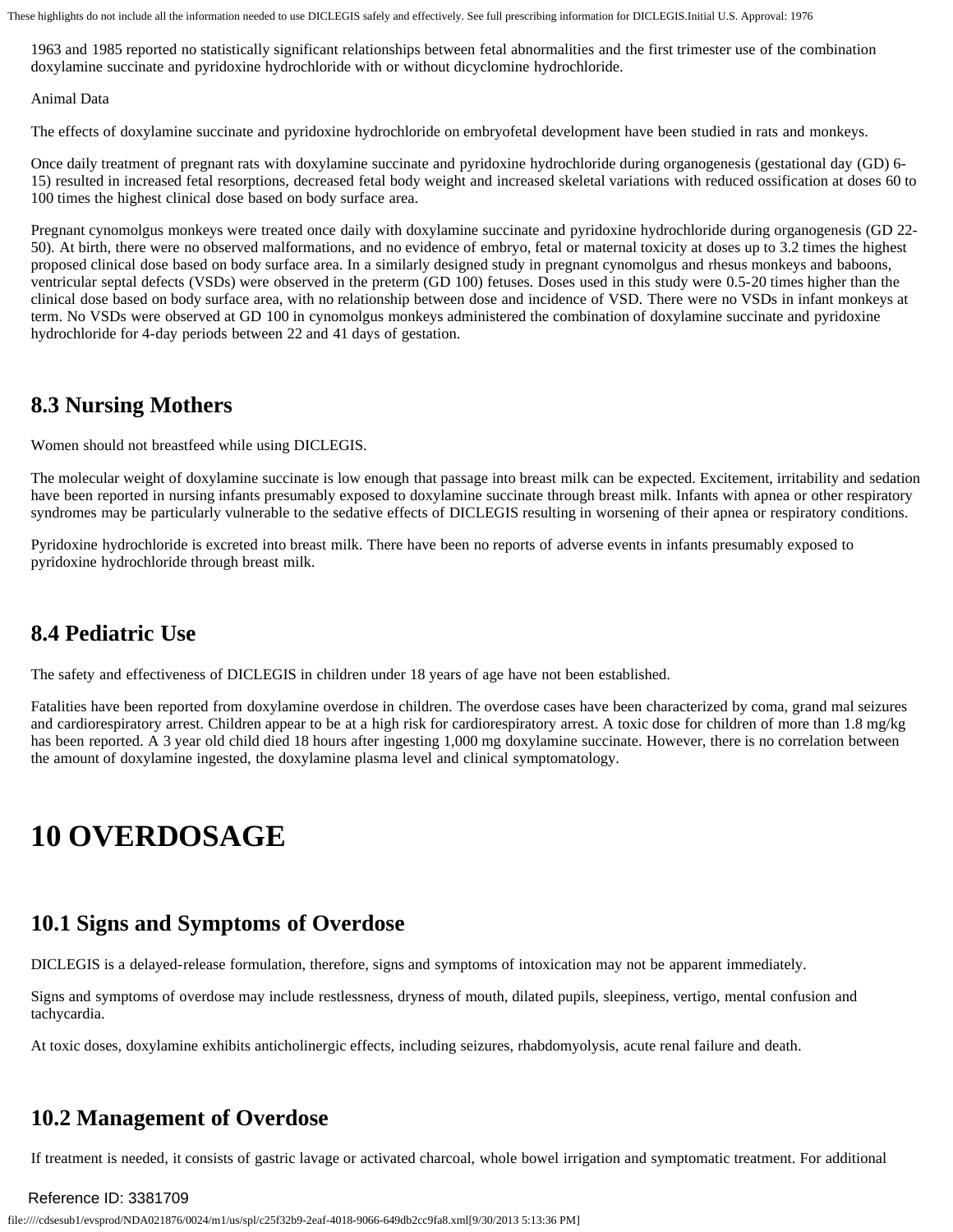<span id="page-6-0"></span>information about overdose treatment, call a poison control center (1 800-222-1222).

## **11 DESCRIPTION**

DICLEGIS (doxylamine succinate and pyridoxine hydrochloride) delayed-release tablets are round, white, film-coated, delayed-release tablets containing 10 mg of doxylamine succinate and 10 mg of pyridoxine hydrochloride. Tablets are imprinted on one side with the pink image of a pregnant woman.

Inactive ingredients are as follows: ammonium hydroxide, n-butanol, carnauba wax powder, colloidal silicon dioxide, croscarmellose sodium, D&C Red#27, denatured alcohol, FD&C Blue#2, hypromellose, isopropyl alcohol, magnesium stearate, magnesium trisilicate, methacrylic acid copolymer, microcrystalline cellulose 102, PEG 8000, polysorbate 80, propylene glycol, shellac glaze, simethicone, sodium bicarbonate, sodium lauryl sulfate, talc, titanium dioxide, triethyl citrate.

#### Doxylamine Succinate

Doxylamine succinate is classified as an antihistamine. The chemical name for doxylamine succinate is ethanamine, N,N-dimethyl-2-[1phenyl-1-(2-pyridinyl)ethoxy]-, butanedioate (1:1). The empirical formula is C17H22N2O • C4H6O4 and the molecular mass is 388.46. The structural formula is:



Doxylamine succinate is a white to creamy white powder that is very soluble in water and alcohol, freely soluble in chloroform and very slightly soluble in ether and benzene.

#### Pyridoxine Hydrochloride

Pyridoxine hydrochloride is a vitamin B6 analog. The chemical name for pyridoxine hydrochloride is 3,4-pyridinedimethanol, 5-hydroxy-6 methyl-, hydrochloride. The empirical formula is C8H11NO3 • HCl and the molecular mass is 205.64. The structural formula is:



Pyridoxine hydrochloride is a white or practically white crystalline powder that is freely soluble in water, slightly soluble in alcohol and insoluble in ether.

### <span id="page-6-1"></span>**12 CLINICAL PHARMACOLOGY**

### <span id="page-6-2"></span>**12.1 Mechanism of Action**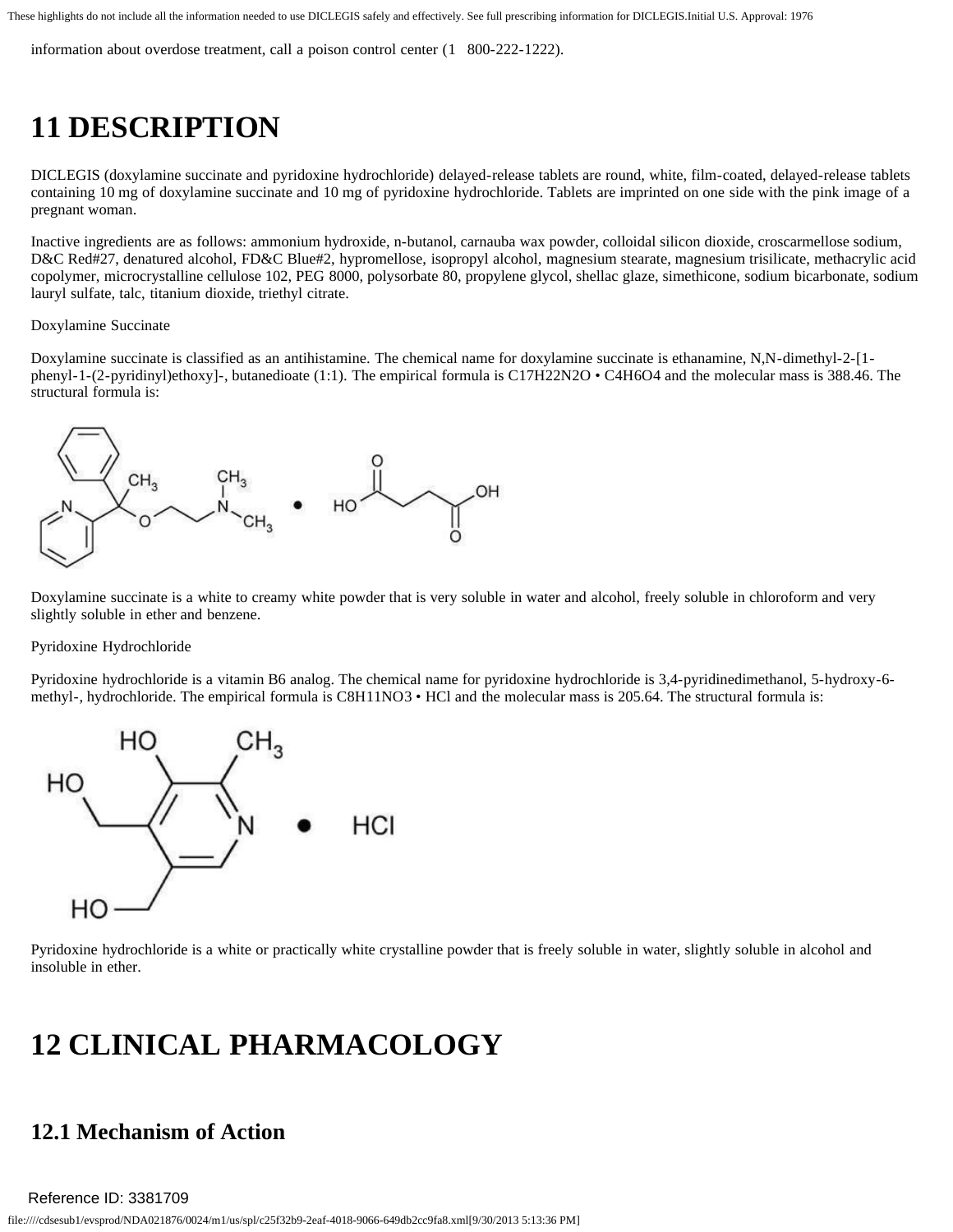<span id="page-7-0"></span>The mechanism of action of DICLEGIS is unknown.

### **12.3 Pharmacokinetics**

The pharmacokinetics of DICLEGIS has been characterized in healthy non-pregnant adult women. Pharmacokinetic results for doxylamine and pyridoxine, including its vitamin B6 metabolites, pyridoxal, pyridoxal 5'-phosphate, pyridoxamine and pyridoxamine 5'-phosphate, are summarized in Tables 2 to 5.

Absorption

A single-dose (two tablets) and multiple-dose (four tablets daily), open-label study was conducted to assess the safety and pharmacokinetic profile of DICLEGIS administered in healthy non-pregnant adult women. Single-doses (two tablets at bedtime) were administered on Days 1 and 2. Multiple-doses (one tablet in the morning, one tablet in the afternoon and two tablets at bedtime) were administered on Days 3-18.

Blood samples for pharmacokinetic analysis were collected pre-and post-dose on Days 2 and 18 as well as pre-dose prior to bedtime dose only (trough) on Days 9, 10, 11, 16, 17, and 18.

Doxylamine and pyridoxine are absorbed in the gastrointestinal tract, mainly in the jejunum.

The Cmax of doxylamine and pyridoxine are achieved within 7.5 and 5.5 hours, respectively (see Table 2).

Table 2 – Single-Dose and Multiple-Dose Pharmacokinetics of DICLEGIS in Healthy Non-Pregnant Adult Women

|                                       | <b>Single Dose</b>          |                 | Multiple Dose  |                        |                  |                 |  |
|---------------------------------------|-----------------------------|-----------------|----------------|------------------------|------------------|-----------------|--|
|                                       | AUC0-inf<br>Tmax<br>$C$ max |                 |                | AUC0-inf<br>Cmax       |                  | Tmax            |  |
|                                       | $(ng\cdot h/mL)$            | (ng/mL)         | (h)            | $(ng\cdot h/mL)$       | (ng/mL)          | (h)             |  |
| Doxylamine                            | $1280.9 \pm 369.3$          | $83.3 \pm 20.6$ | $7.2 \pm 1.9$  | $3721.5 \pm$<br>1318.5 | $168.6 \pm 38.5$ | $7.8 \pm 1.6$   |  |
| Pyridoxine                            | $43.4 \pm 16.5$             | $32.6 \pm 15.0$ | $5.7 \pm 1.5$  | $64.5 \pm 36.4$        | $46.1 \pm 28.3$  | $5.6 \pm 1.3$   |  |
| Pyridoxal                             | $211.6 \pm 46.1$            | $74.3 \pm 21.8$ | $6.5 \pm 1.4$  | $1587.2 \pm 550.0$     | $210.0 \pm 54.4$ | $6.8 \pm 1.2$   |  |
| Pyridoxal<br>5 <sup>b</sup> Phosphate | $1536.4 \pm 721.5$          | $30.0 \pm 10.0$ | $11.7 \pm 5.3$ | $6099.7 \pm$<br>1383.7 | $84.9 \pm 16.9$  | $6.3 \pm 6.6$   |  |
| Pyridoxamine                          | $4.1 \pm 2.7$               | $0.5 \pm 0.7$   | $5.9 \pm 2.1$  | $2.6 \pm 0.8$          | $0.5 \pm 0.2$    | $6.6 \pm 1.4$   |  |
| Pyridoxamine 5'-<br>phosphate         | $5.2 \pm 3.8$               | $0.7 \pm 0.5$   | $14.8 \pm 6.6$ | $94.5 \pm 58.0$        | $2.3 \pm 1.7$    | $12.4 \pm 11.2$ |  |

Multiple-dose administration of DICLEGIS results in increased concentrations of doxylamine as well as increases in doxylamine Cmax and AUC0-last of absorption. The time to reach the maximum concentration is not affected by multiple doses. The mean accumulation index is more than 1.0 suggesting that doxylamine accumulates following multiple dosing (see Table 3).

Although no accumulation was observed for pyridoxine, the mean accumulation index for each metabolite (pyridoxal, pyridoxal 5'-phosphate, and pyridoxamine 5'-phosphate) is more than 1.0 following multiple-dose administration of DICLEGIS. The time to reach the maximum concentration is not affected by multiple doses (see Table 2).

Table 3 – Pharmacokinetics of Doxylamine and Pyridoxine Following Single Dose and Multiple Dose

### Reference ID: 3381709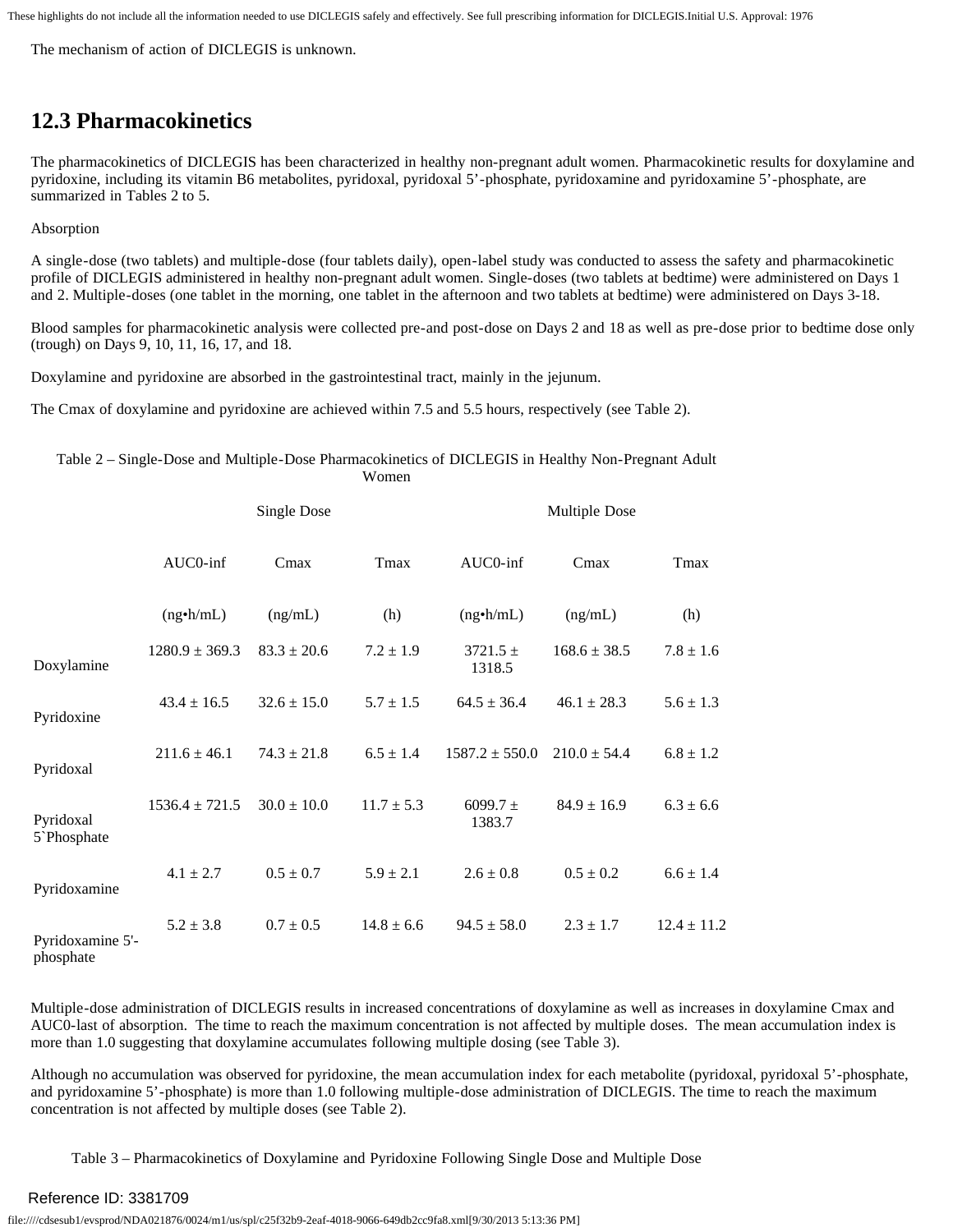|                             |          | AUC0-last<br>$(ng\cdot h/mL)$ | $AUCO$ -inf<br>$(ng\cdot h/mL)$ | Administration of DICLEGIS to Healthy Non-Pregnant Adult Women<br>$C$ max (ng/mL) | Tmax (h)      | T1/2el(h)      |
|-----------------------------|----------|-------------------------------|---------------------------------|-----------------------------------------------------------------------------------|---------------|----------------|
| Doxylamine<br>$Mean \pm SD$ | Single   | $911.4 \pm 205.6$             | $1280.9 + 369.3$                | $83.3 \pm 20.6$                                                                   | $7.2 \pm 1.9$ | $10.1 \pm 2.1$ |
| $N=18$<br>Multiple          |          | $3661.3 +$<br>1279.2          | $3721.5 \pm$<br>1318.5          | $168.6 \pm 38.5$                                                                  | $7.8 \pm 1.6$ | $11.9 \pm 3.3$ |
| Pyridoxine<br>$Mean \pm SD$ | Single   | $39.3 \pm 16.5$               | $43.4 \pm 16.5$                 | $32.6 \pm 15.0$                                                                   | $5.7 \pm 1.5$ | $0.5 \pm 0.2$  |
| $N=18$                      | Multiple | $59.3 \pm 33.9$               | $64.5 \pm 36.4$                 | $46.1 \pm 28.3$                                                                   | $5.6 \pm 1.3$ | $0.5 \pm 0.1$  |

#### Food Effect

The administration of food delays the absorption of both doxylamine and pyridoxine. This delay is associated with a lower peak concentration of doxylamine, but the extent of absorption is not affected (see Table 4).

The effect of food on the peak concentration and the extent of absorption of the pyridoxine component is more complex because the pyridoxal, pyridoxamine, pyridoxal 5'-phosphate and pyridoxamine 5'-phosphate metabolites also contribute to the biological activity. Food significantly reduces the bioavailability of pyridoxine, lowering its Cmax and AUC by approximately 50% compared to fasting conditions. Similarly, food significantly reduces pyridoxal AUC and reduces its Cmax by 50% compared to fasting conditions. In contrast, food slightly increases pyridoxal 5'-phosphate Cmax and extent of absorption. As for pyridoxamine and pyridoxamine 5'-phosphate, the rate and extent of absorption seem to decrease under fed conditions.

Table 4 – Pharmacokinetics of Doxylamine and Pyridoxine Following Administration of DICLEGIS Under Fed and Fasted Conditions in Healthy Non-Pregnant Adult Women

<span id="page-8-0"></span>

|                         |        | $AUCO-t$<br>$(ng\cdot h/mL)$ | $AUCO$ -inf<br>$(ng\cdot h/mL)$       | $C$ max (ng/mL) | $T$ max $(h)$  | T1/2el(h)       |
|-------------------------|--------|------------------------------|---------------------------------------|-----------------|----------------|-----------------|
| Doxylamine              | Fasted |                              | $1407.2 \pm 336.9$ $1447.9 \pm 332.2$ | $94.9 \pm 18.4$ | $5.1 \pm 3.4$  | $12.6 \pm 3.4$  |
| $Mean \pm SD$<br>$N=42$ | Fed    | $1488.0 \pm 463.2$           | $1579.0 \pm$<br>$422.7*$              | $75.7 \pm 16.6$ | $14.9 \pm 7.4$ | $12.5 \pm 2.9*$ |
| Pyridoxine              | Fasted | $33.8 \pm 13.7$              | $39.5 \pm 12.9^+$                     | $35.5 \pm 21.4$ | $2.5 \pm 0.9$  | $0.4 \pm 0.2$ † |
| $Mean \pm SD$<br>$N=42$ | Fed    | $18.3 \pm 14.5$              | $24.2 \pm 14.0$ t                     | $13.7 \pm 10.8$ | $9.3 \pm 4.0$  | $0.5 \pm 0.2$   |

<span id="page-8-4"></span><span id="page-8-3"></span><span id="page-8-2"></span><span id="page-8-1"></span>

| ∗ |          |
|---|----------|
|   | $N = 37$ |
| İ | $N = 31$ |
| ↨ |          |

<span id="page-8-5"></span> $N=18$ 

#### Distribution

Pyridoxine is highly protein bound, primarily to albumin. Its main active metabolite, pyridoxal 5'-phosphate (PLP) accounts for at least 60% of circulating vitamin B6 concentrations.

#### Metabolism

Doxylamine is biotransformed in the liver by N-dealkylation to its principle metabolites N-desmethyl-doxylamine and N, Ndidesmethyldoxylamine.

Pyridoxine is a prodrug primarily metabolized in the liver.

#### Excretion

The principle metabolites of doxylamine, N-desmethyl-doxylamine and N, N-didesmethyldoxylamine, are excreted by the kidney.

The terminal elimination half-life of doxylamine and pyridoxine are 12.5 hours and 0.5 hours, respectively (see Table 5).

### Reference ID: 3381709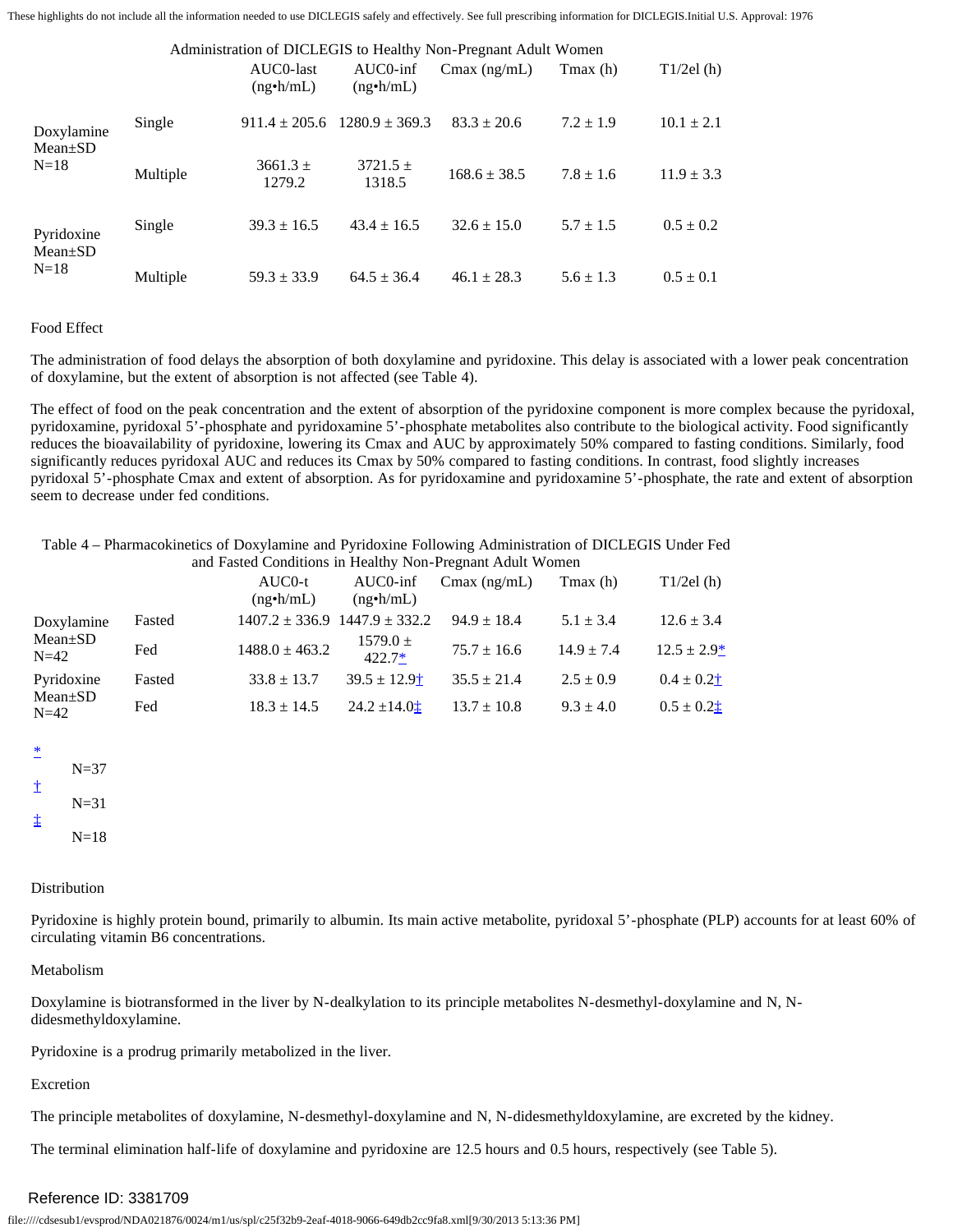Table 5 – Terminal Elimination Half-Life (T 1/2el) for DICLEGIS Administered as a Single Dose of Two Tablets under Fasting Conditions in Healthy Non-Pregnant Adult Women

|                           | $T1/2el$ (h)    |
|---------------------------|-----------------|
| Doxylamine                | $12.6 \pm 3.4$  |
| Pyridoxine                | $0.4 \pm 0.2$   |
| Pyridoxal                 | $2.1 \pm 2.2$   |
| Pyridoxal 5'-Phosphate    | $81.6 \pm 42.2$ |
| Pyridoxamine              | $3.1 \pm 2.5$   |
|                           |                 |
| Pyridoxamine 5'-Phosphate | $66.5 \pm 51.3$ |

Use in Specific Populations

Race: No pharmacokinetic studies have been conducted related to race.

Hepatic Impairment: No pharmacokinetic studies have been conducted in hepatic impaired patients.

<span id="page-9-0"></span>Renal Impairment: No pharmacokinetic studies have been conducted in renal impaired patients.

### **13 NONCLINICAL TOXICOLOGY**

### <span id="page-9-1"></span>**13.1 Carcinogenesis, Mutagenesis, Impairment of Fertility**

Carcinogenicity

Two-year carcinogenicity studies in rats and mice have been conducted with doxylamine succinate. Doxylamine succinate is not likely to have human carcinogenic potential. The carcinogenic potential of pyridoxine hydrochloride has not been evaluated.

## <span id="page-9-2"></span>**14 CLINICAL STUDIES**

A double-blind, randomized, multi-center, placebo-controlled study was conducted to support the safety and efficacy of DICLEGIS in the treatment of nausea and vomiting of pregnancy. Adult women 18 years of age or older and 7 to 14 weeks gestation (median 9 weeks of gestation) with nausea and vomiting of pregnancy were randomized to 14 days of DICLEGIS or placebo. Two tablets of DICLEGIS were administered at bedtime on Day 1. If symptoms of nausea and vomiting persisted into the afternoon hours of Day 2, the woman was directed to take her usual dose of two tablets at bedtime that night and, beginning on Day 3, to take one tablet in the morning and two tablets at bedtime. Based upon assessment of remaining symptoms at her clinic visit on Day  $4 \times 1$  day), the woman may have been directed to take an additional tablet mid-afternoon. A maximum of four tablets (one in the morning, one in the mid-afternoon and two at bedtime) were taken daily.

Over the treatment period, 19% of DICLEGIS-treated patients remained on 2 tablets daily, 21% received 3 tablets daily, and 60% received 4 tablets daily.

The primary efficacy endpoint was the change from baseline at Day 15 in the Pregnancy Unique-Quantification of Emesis (PUQE) score. The PUQE score incorporates the number of daily vomiting episodes, number of daily heaves, and length of daily nausea in hours, for an overall score of symptoms rated from 3 (no symptoms) to 15 (most severe).

At baseline, the mean PUQE score was 9.0 in the DICLEGIS arm and 8.8 in the placebo arm. There was a 0.7 (95% confidence interval 0.2 to 1.2 with p-value 0.006) mean decrease (improvement in nausea and vomiting symptoms) from baseline in PUQE score at Day 15 with DICLEGIS compared to placebo (see Table 6).

Table 6 – Change from Baseline in the Primary Endpoint, Pregnancy Unique-Quantification of Emesis (PUQE) Score at Day 15. (Intent-to-Treat Population with Last-Observation Carried Forward)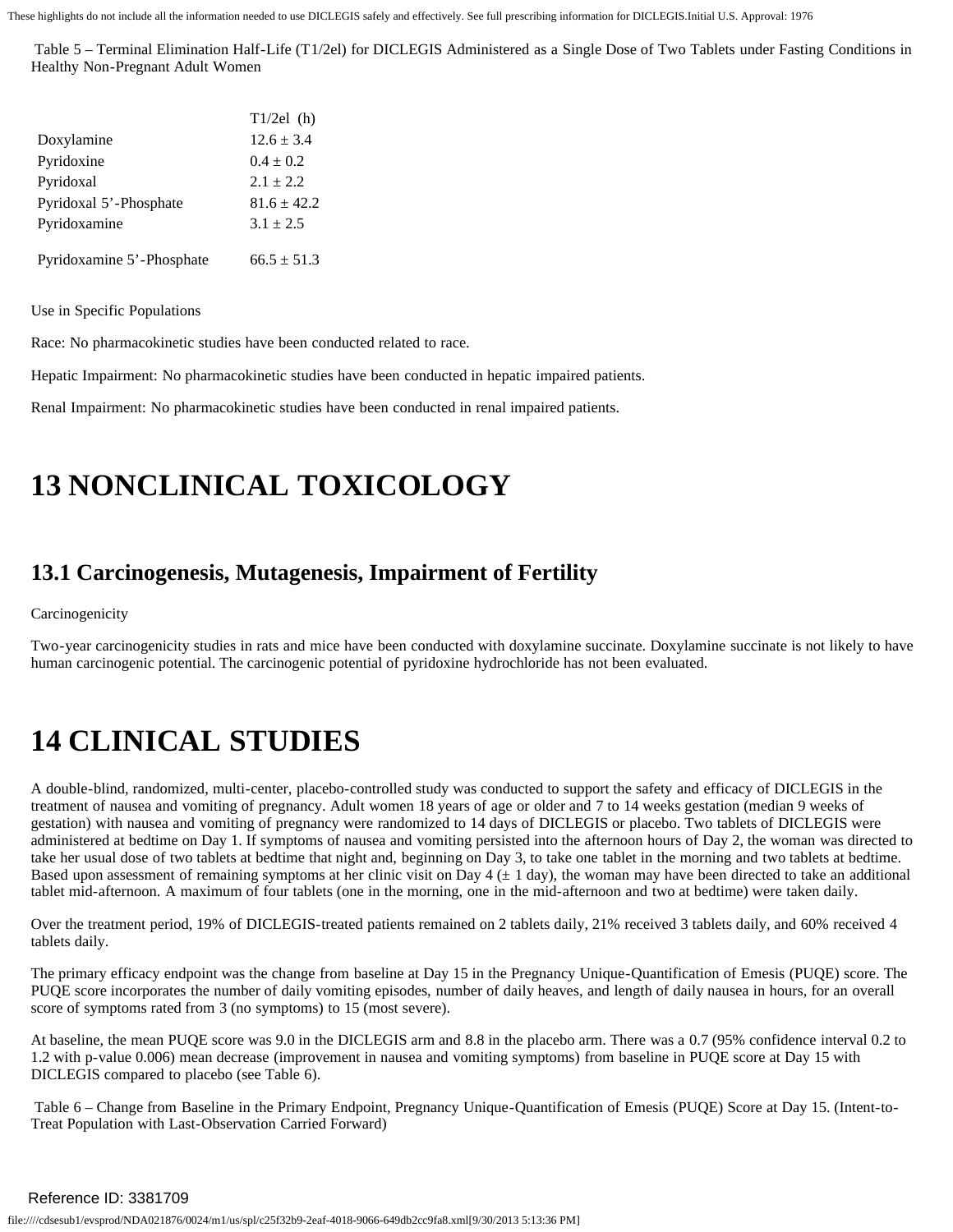<span id="page-10-5"></span>

| PUOE Score*<br>Doxylamine<br>Succinate $+$<br>Pyridoxine<br>Hydrochloride |                | Placebo        | <b>Treatment Difference</b><br>[95% Confidence]<br>Interval] |
|---------------------------------------------------------------------------|----------------|----------------|--------------------------------------------------------------|
| <b>Baseline</b>                                                           | $9.0 \pm 2.1$  | $8.8 \pm 2.1$  |                                                              |
| Change from baseline at                                                   | $-4.8 \pm 2.7$ | $-3.9 \pm 2.6$ |                                                              |
| Day $15$                                                                  |                |                | $-0.7$ [ $-1.2, -0.2$ ]                                      |

<span id="page-10-6"></span>[\\*](#page-10-5) 

The Pregnancy-Unique Quantification of Emesis and Nausea (PUQE) score incorporated the number of daily vomiting episodes, number of daily heaves, and length of daily nausea in hours, for an overall score of symptoms rated from 3 (no symptoms) to 15 (most severe). Baseline was defined as the PUQE score completed at the enrollment visit.

### <span id="page-10-0"></span>**16 HOW SUPPLIED/STORAGE AND HANDLING**

### <span id="page-10-1"></span>**16.1 How supplied**

DICLEGIS delayed-release tablets are supplied in a high-density polyethylene bottle with a polypropylene child-resistant cap and a silica gel desiccant canister. Each white, round, film-coated, delayed-release tablet contains 10 mg doxylamine succinate and 10 mg pyridoxine hydrochloride, and is imprinted on one side with the pink image of a pregnant woman. DICLEGIS tablets are provided as follows:

<span id="page-10-2"></span>NDC 55494-100-10 Bottles of 100.

### **16.2 Storage and Handling**

Store at 20°C to 25°C (68°F to 77°F); excursions permitted between 15°C and 30°C (59°F and 86°F) [see USP Controlled Room Temperature]. Keep bottle tightly closed and protect from moisture. Do not remove desiccant canister from bottle.

## <span id="page-10-3"></span>**17 PATIENT COUNSELING INFORMATION**

<span id="page-10-4"></span>See FDA -approved patient labeling (Patient Information)

### **17.1 Somnolence and Severe Drowsiness**

Inform women to avoid engaging in activities requiring complete mental alertness, such as driving or operating heavy machinery, while using DICLEGIS until cleared to do so.

Inform women of the importance of not taking DICLEGIS with alcohol or sedating medications, including other antihistamines (present in some cough and cold medications), opiates and sleep aids because somnolence could worsen leading to falls or other accidents.

DICLEGIS® is a registered trademark of Duchesnay Inc.

U.S. Patent Nos. 6,340,695 & 7,560,122.

Distributed by:

Duchesnay USA, Inc.

Bryn Mawr, PA, 19010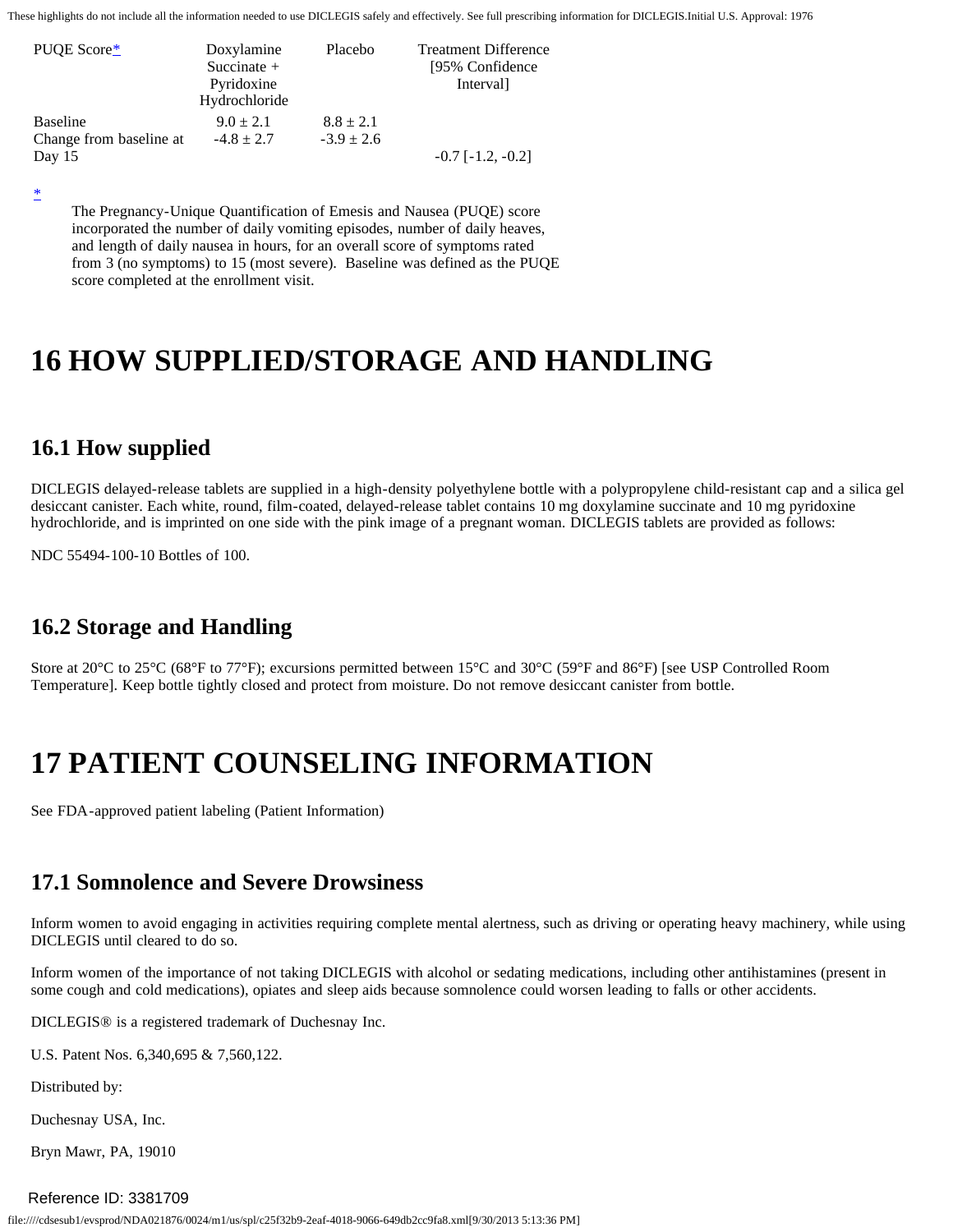Tel: 1-855-722-7734

Fax: 1-888-588-8508

[www.duchesnayusa.com](http://www.duchesnayusa.com/) 

©2013, Duchesnay Inc. All rights reserved.

## **Patient Package Insert**

Patient Information

DICLEGIS (dye-CLEE-gis)

(doxylamine succinate and pyridoxine hydrochloride) delayed-release tablets

What is DICLEGIS?

• DICLEGIS is a prescription medicine used to treat nausea and vomiting of pregnancy in

women who have not improved with change in diet or other non-medicine treatments.

• It is not known if DICLEGIS is safe and effective in children under 18 years of age.

Who should not take DICLEGIS?

Do not take DICLEGIS if you:

• are allergic to doxylamine succinate, other ethanolamine derivative antihistamines, pyridoxine hydrochloride or any of the ingredients in DICLEGIS. See the end of this leaflet for a complete list of ingredients in DICLEGIS.

• take monoamine oxidase inhibitors (MAOIs) (Marplan, Nardil, Emsam, Eldepryl, Zelapar, Parnate)

Before taking DICLEGIS, tell your healthcare provider about all of your medical conditions, including;

 • if you are breastfeeding or plan to breastfeed. DICLEGIS can pass into your breast milk and may harm your baby. You should not breastfeed while using DICLEGIS.

Tell your healthcare provider about all the medicines you take, including prescription or over-the-counter medicines, vitamins, or herbal supplements.

How should I take DICLEGIS?

• Talk to your healthcare provider about how much DICLEGIS to take and when to take it.

• Take DICLEGIS everyday as prescribed by your healthcare provider. Do not stop taking DICLEGIS without talking to your healthcare provider first.

• See the following schedule for the usual way you should start taking DICLEGIS:

• Day 1- Take 2 tablets, by mouth at bedtime.

• Day 2- Take 2 tablets at bedtime. If your nausea and vomiting is better or controlled on Day 2, continue to take 2 tablets every night at bedtime. This will be your usual dose unless your healthcare provider tells you otherwise.

• Day 3- If you still had nausea and vomiting on Day 2, take 3 tablets on Day 3 (1 tablet in the morning and 2 tablets at bedtime).

• Day 4- If your nausea and vomiting was better or controlled on Day 3, continue to take 3 tablets each day (1 tablet in the morning and 2 tablets at bedtime). If you still had nausea and vomiting on Day 3, start taking 4 tablets each day (1 tablet in the morning, 1 tablet in the afternoon, and 2 tablets at bedtime).

• Do not take more than 4 tablets (1 in the morning, 1 in the mid-afternoon, and 2 at bedtime) in 1 day.

• Take DICLEGIS on an empty stomach with a glass of water.

### Reference ID: 3381709